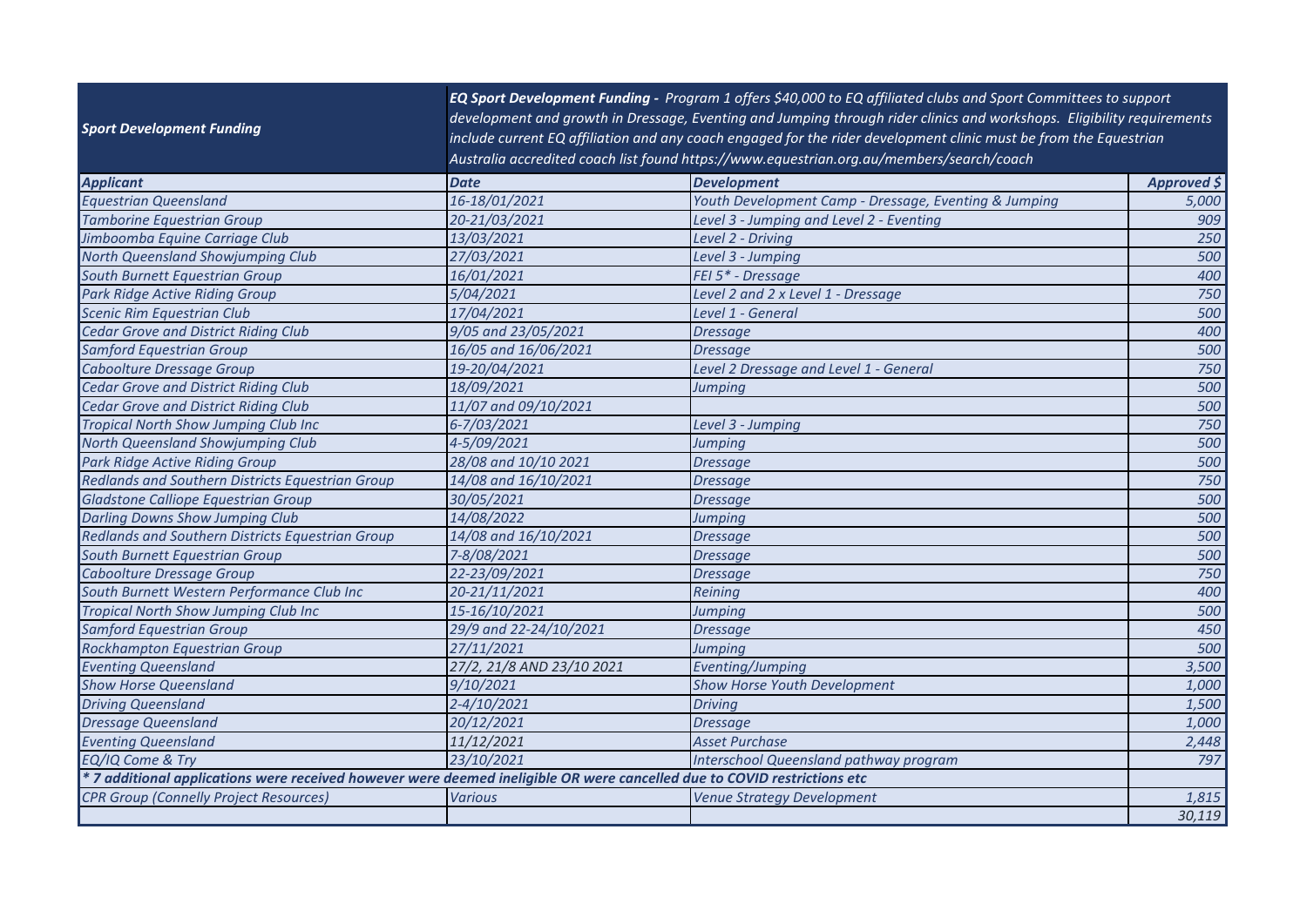| <b>Sport Development Funding</b>                  | EQ is committed to the Medication Control Program in Queensland to ensure that the values of Welfare of the Horse &<br>Fair Play are adhered to. EQ committee close toe \$30,000 towards this program. |               |                                      |
|---------------------------------------------------|--------------------------------------------------------------------------------------------------------------------------------------------------------------------------------------------------------|---------------|--------------------------------------|
| Event                                             | <b>Date</b>                                                                                                                                                                                            | <b>Status</b> | <b>Total Kits</b><br><b>Utilised</b> |
| Dressage Young Horse State Champs                 | 12-13/06/2021                                                                                                                                                                                          | Compulsory    | 3                                    |
| <b>Dressage National Youth Championships</b>      | 11-12/09/2021                                                                                                                                                                                          | Compulsory    | 3                                    |
| Youth Dressage and Pony Championships             | $2 - 3/10/2021$                                                                                                                                                                                        | Compulsory    | $\overline{3}$                       |
| <b>Show Horse Queensland ANZAC Show</b>           | 25/04/2021                                                                                                                                                                                             | Random        | $\overline{3}$                       |
| Gatton World Cup (JQ)                             | 17-20/06/2021                                                                                                                                                                                          | Random        | 4                                    |
| IQ State Championships                            | 28/06-01/07/2021                                                                                                                                                                                       | Compulsory    | 9                                    |
| IQ Eventing State Championships                   | 17-18/07/2021                                                                                                                                                                                          | Compulsory    | 3                                    |
| <b>Show Horse Winter Show</b>                     | 25/07/2021                                                                                                                                                                                             | Random        | 3                                    |
| <b>Show Horse Queensland HOTY</b>                 | 17-19/09/2021                                                                                                                                                                                          | Compulsory    | 9                                    |
| Gympie Show Society - Jumping State Championships | 13-15/05/2021                                                                                                                                                                                          | Compulsory    | 3                                    |
| <b>Show Horse Queensland Newcomer</b>             | 6/06/2021                                                                                                                                                                                              | Compulsory    | 3                                    |
| Festival of Jumping incl. Caboolture World Cup    | 26/06/2021                                                                                                                                                                                             | Random        | 3                                    |
| <b>Brisbane CDN and State Championships</b>       | 15-18/09/2021                                                                                                                                                                                          | Compulsory    | $\overline{3}$                       |
| Toowoomba CCN & Eventing State Championships      | 9-10/10/2021                                                                                                                                                                                           | Compulsory    | $\mathfrak{Z}$                       |
| <b>Tamborine Equestrian Group CCN</b>             | 30-31/10/2021                                                                                                                                                                                          | Random        | 3                                    |
|                                                   |                                                                                                                                                                                                        |               | \$26,023                             |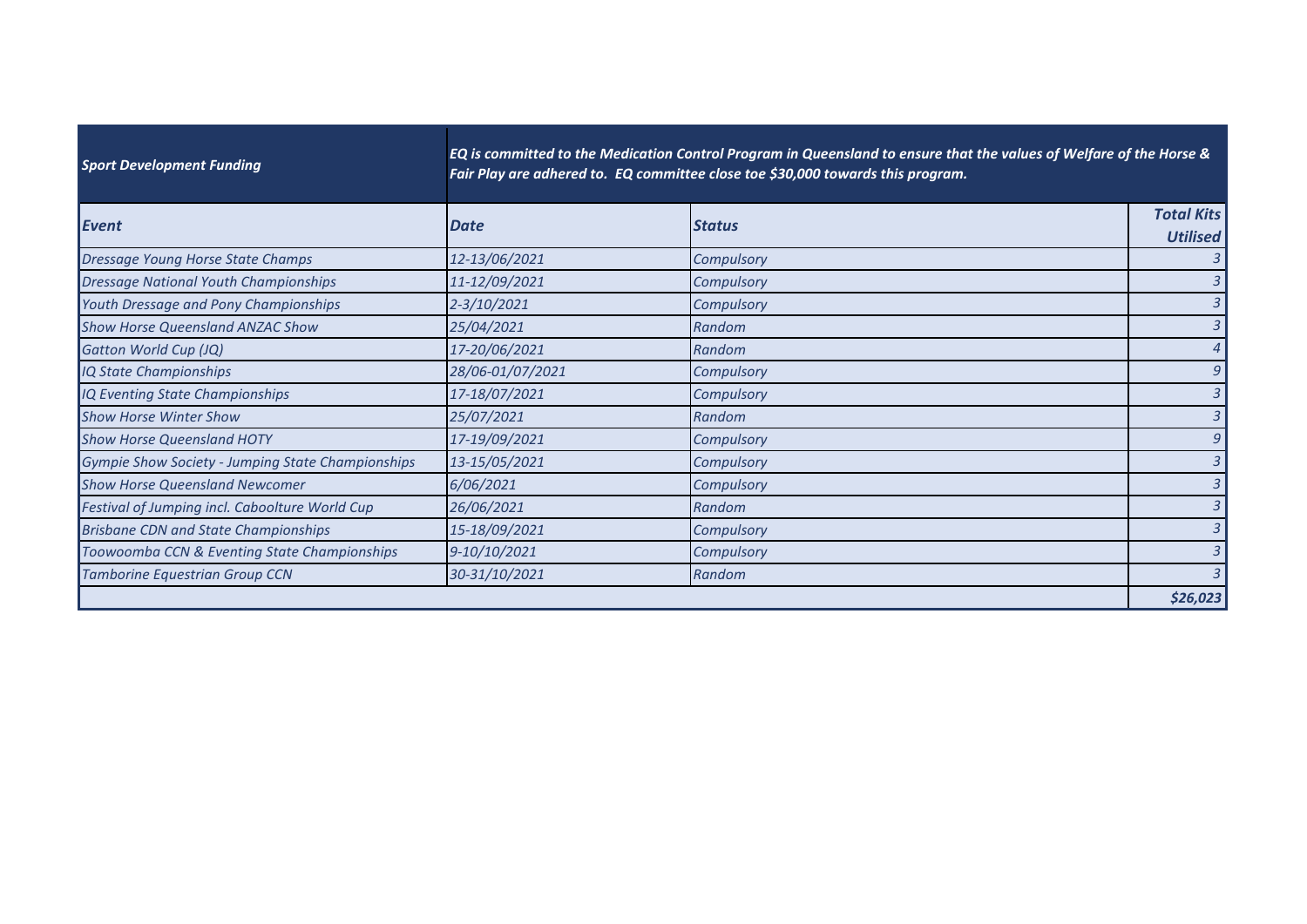| <b>Sport Development Funding</b>        | Regional Events Judge Assistance Funding - Offered up to \$400 per application in 2021 to affiliated clubs and Equestrian<br>Queensland Sport Committees to support development in Dressage, Eventing and Jumping. To meet eligibility<br>requirements, applicants must be an Equestrian Queensland current Affiliate. |                    |             |
|-----------------------------------------|------------------------------------------------------------------------------------------------------------------------------------------------------------------------------------------------------------------------------------------------------------------------------------------------------------------------|--------------------|-------------|
| Applicant                               | Date                                                                                                                                                                                                                                                                                                                   | <b>Development</b> | Approved \$ |
| <b>Redlynch Equestrian Club</b>         | 10-11/04/2021                                                                                                                                                                                                                                                                                                          | Jumping            | 400         |
| <b>Redlynch Equestrian Club</b>         | 20/03/2021                                                                                                                                                                                                                                                                                                             | Jumping            | 400         |
| <b>Rockhampton Equestrian Group</b>     | 17/04/2021                                                                                                                                                                                                                                                                                                             | Dressage           | 400         |
| <b>Rockhampton Equestrian Group</b>     | 22/08/2021                                                                                                                                                                                                                                                                                                             | Jumping            | 400         |
| Townsville Dressage Group               | 17-18/07/021                                                                                                                                                                                                                                                                                                           | Dressage           | 400         |
| Gladstone Calliope Equestrian Group     | 3-4/04/2021                                                                                                                                                                                                                                                                                                            | Jumping            | 400         |
| Atherton Tablelands & District Dressage | 4/09/2021                                                                                                                                                                                                                                                                                                              | Dressage           | 400         |
| Atherton Tablelands & District Dressage | 10/04/2021                                                                                                                                                                                                                                                                                                             | Dressage           | 400         |
|                                         |                                                                                                                                                                                                                                                                                                                        |                    | 3,200.00    |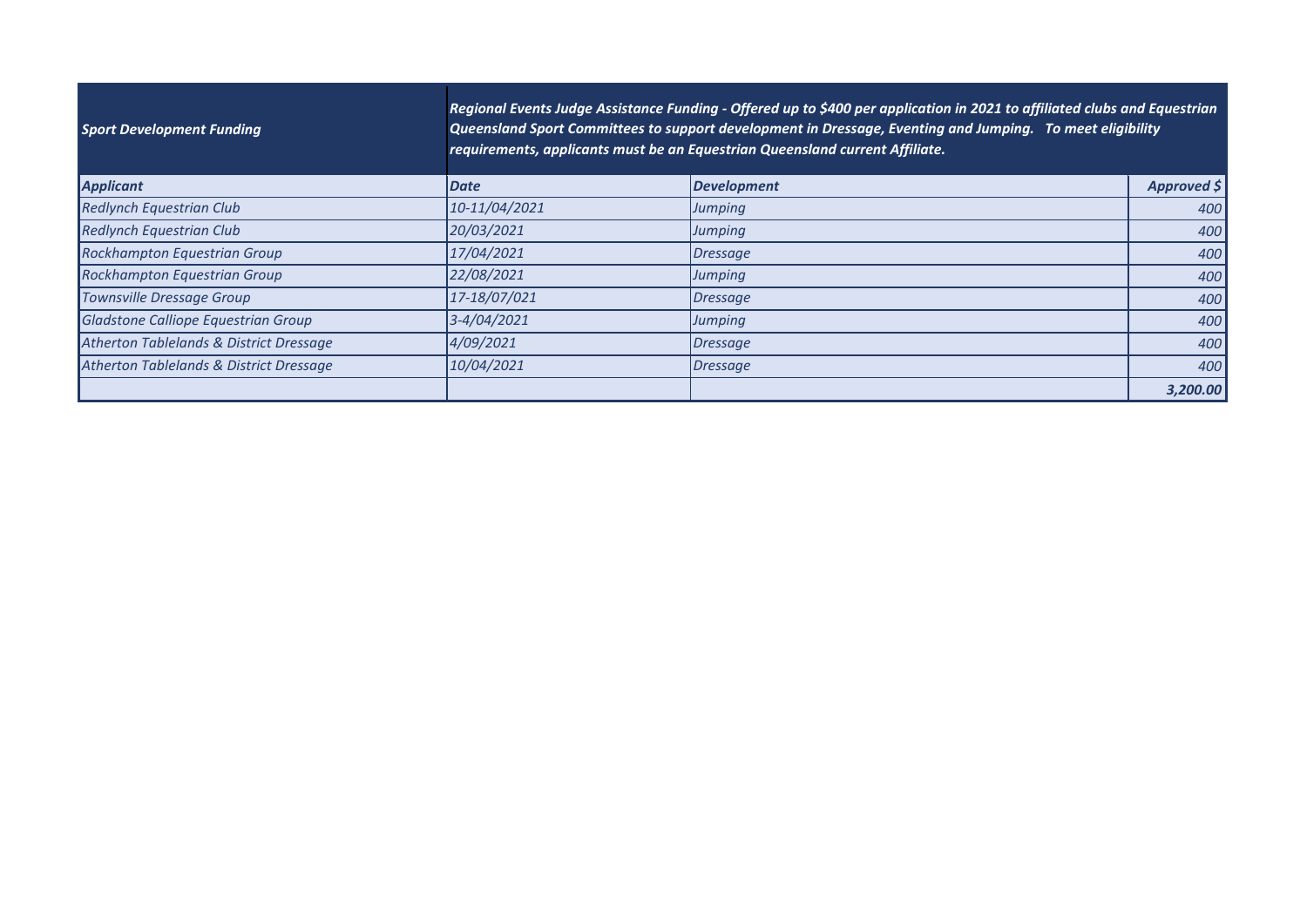| <b>Sport Development Funding</b>                                     |               | Event Funding - In the absence of International Events held in 2021, EQ continued to provide \$60,822 to Affiliated Clubs<br>and Sport Committees to support the delivery of major events.<br>To meet eligibility requirements, applicants must be either an Equestrian Queensland Sport Committee or current affiliate. |                   |  |
|----------------------------------------------------------------------|---------------|--------------------------------------------------------------------------------------------------------------------------------------------------------------------------------------------------------------------------------------------------------------------------------------------------------------------------|-------------------|--|
| <b>Applicant</b>                                                     | <b>Date</b>   | <b>Event Name</b>                                                                                                                                                                                                                                                                                                        | Approved $\sharp$ |  |
| Jumping Queensland                                                   | 17-19/06/2021 | 2021 Pryde's EasiFeed Gatton World Cup                                                                                                                                                                                                                                                                                   | 5,200             |  |
| Queensland Jump Club                                                 | 25-27/06/2021 | 2021 Caboolture Festival of Jumping                                                                                                                                                                                                                                                                                      | 4,000             |  |
| <b>Dressage Queensland</b>                                           | 15-18/09/2021 | 2021 Brisbane CDN                                                                                                                                                                                                                                                                                                        | 5,304             |  |
| <b>Fig Tree Pocket</b>                                               | 26-27/06/2021 | 2021 Fig Tree Pocket Equestrian CCI - cancelled                                                                                                                                                                                                                                                                          | 2,500             |  |
| <b>Dressage Queensland</b>                                           | 2-4/07/2021   | 2021 Dressage Youth Nationals                                                                                                                                                                                                                                                                                            | 2,000             |  |
| <b>Warwick Horse Trials</b>                                          | 28-30/08/2021 | <b>2021 Warwick Horse Trials</b>                                                                                                                                                                                                                                                                                         | 2,500             |  |
| <b>Tamborine Equestrian Group</b>                                    | 15-16/05/2021 | 2021 CCI - downgraded to CCN                                                                                                                                                                                                                                                                                             | 2,273             |  |
| <b>Tamborine Equestrian Group</b>                                    | 22-25/07/2021 | 2021 CCI - downgraded to CCN                                                                                                                                                                                                                                                                                             | 4,545             |  |
| Toowoomba Jump Club                                                  | 21/10/2021    | 2020 Toowoomba CCN & Eventing State Championships                                                                                                                                                                                                                                                                        | 2,500             |  |
| In addition to Program 5, EQ provided the following Event funding to |               |                                                                                                                                                                                                                                                                                                                          |                   |  |
| <b>Dressage Queensland</b>                                           |               |                                                                                                                                                                                                                                                                                                                          | 10,000            |  |
| <b>Eventing Queensland</b>                                           |               |                                                                                                                                                                                                                                                                                                                          | 10,000            |  |
| Jumping Queensland                                                   |               |                                                                                                                                                                                                                                                                                                                          | 10,000            |  |
|                                                                      |               | <b>Funding exceeded budgetary allocation</b>                                                                                                                                                                                                                                                                             | 60,822            |  |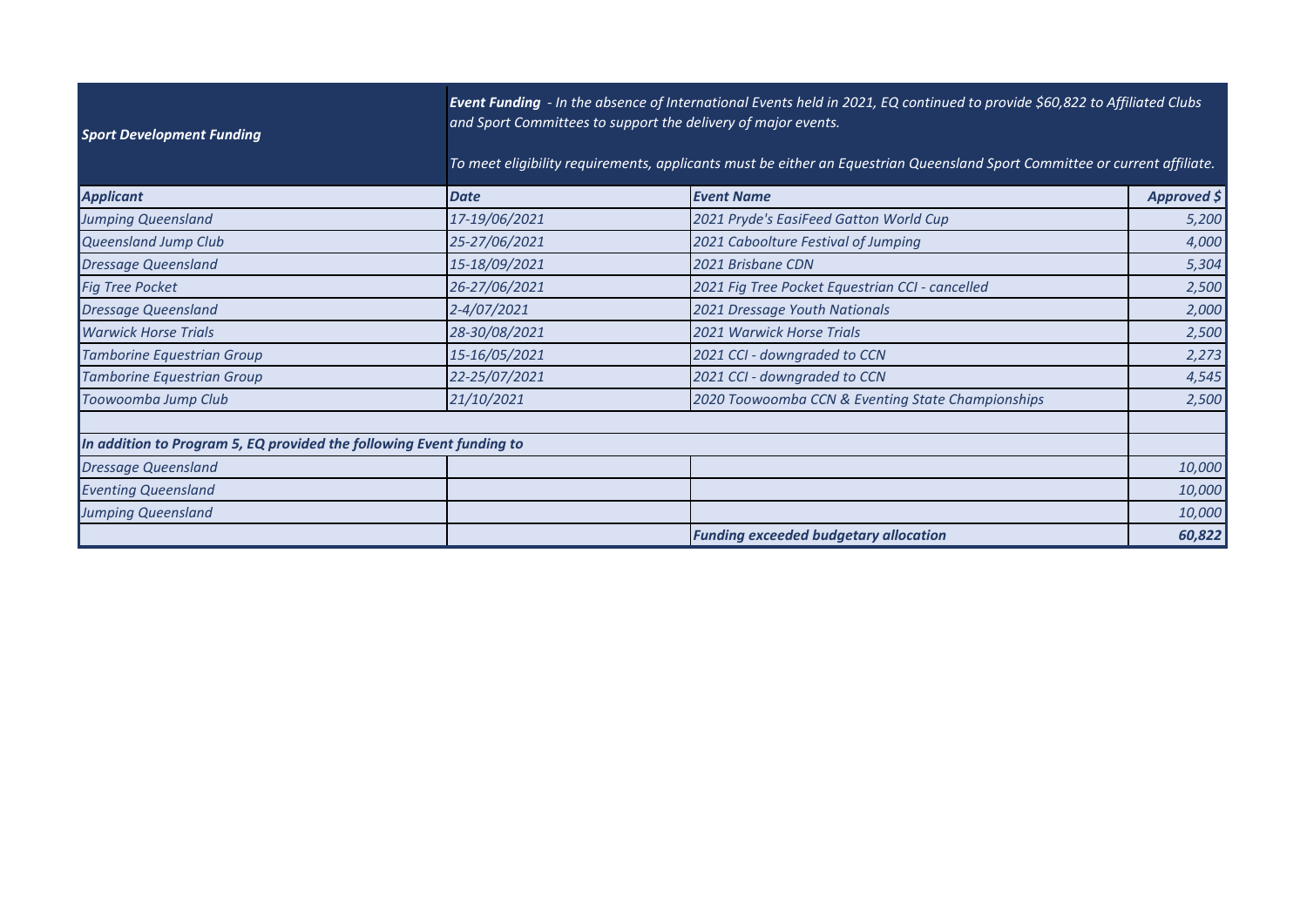| <b>Sport Development Funding</b> |               | Coach and Officials Development Funding - Offered up to \$15,000 (oversubcribed) to EA accredited Coaches and Officials<br>to support development and increasing the standard of excellence in this area by providing funds directly to the individual,<br>to assist with travel expenses associated with attending EA/FEI nationally and internationally recognised Coach/Official<br>upgrade or refresher courses within the sport. To meet the eligibility applicant must be either an Equestrian Queensland<br>current financial member and can be found on the Equestrian Australia link<br>https://www.equestrian.org.au/members/search/official |             |  |  |
|----------------------------------|---------------|--------------------------------------------------------------------------------------------------------------------------------------------------------------------------------------------------------------------------------------------------------------------------------------------------------------------------------------------------------------------------------------------------------------------------------------------------------------------------------------------------------------------------------------------------------------------------------------------------------------------------------------------------------|-------------|--|--|
| Applicant                        | <b>Date</b>   | <b>Development</b>                                                                                                                                                                                                                                                                                                                                                                                                                                                                                                                                                                                                                                     | Approved \$ |  |  |
|                                  | 27/01/2021    | <b>EA Jumping Stewards Course</b>                                                                                                                                                                                                                                                                                                                                                                                                                                                                                                                                                                                                                      | 500         |  |  |
|                                  | 6-7/02/2021   | EA Jumping Course Designers course                                                                                                                                                                                                                                                                                                                                                                                                                                                                                                                                                                                                                     | 750         |  |  |
|                                  | 16-17/01/2021 | EA Jumping Judges course                                                                                                                                                                                                                                                                                                                                                                                                                                                                                                                                                                                                                               | 750         |  |  |
|                                  | 25-26/09/2021 | EA Jumping Course Designers course                                                                                                                                                                                                                                                                                                                                                                                                                                                                                                                                                                                                                     | 750         |  |  |
|                                  | 30-31/10/2021 | EA Jumping Judges course                                                                                                                                                                                                                                                                                                                                                                                                                                                                                                                                                                                                                               | 750         |  |  |
|                                  | 16-17/10/2021 | EA Jumping Course Designers course                                                                                                                                                                                                                                                                                                                                                                                                                                                                                                                                                                                                                     | 750         |  |  |
|                                  | 23-24/10/2021 | <b>EA Jumping Judges course</b>                                                                                                                                                                                                                                                                                                                                                                                                                                                                                                                                                                                                                        | 750         |  |  |
|                                  | 16-17/11/2021 | EA Jumping Course Designers course                                                                                                                                                                                                                                                                                                                                                                                                                                                                                                                                                                                                                     | 750         |  |  |
|                                  | 4-5/12/2021   | EA Jumping Judges course                                                                                                                                                                                                                                                                                                                                                                                                                                                                                                                                                                                                                               | 750         |  |  |
|                                  | 7-9/05/2021   | FEI Eventing Level 1 Course                                                                                                                                                                                                                                                                                                                                                                                                                                                                                                                                                                                                                            | 500         |  |  |
|                                  | 7-9/05/2021   | <b>FEI Eventing Level 1 Course</b>                                                                                                                                                                                                                                                                                                                                                                                                                                                                                                                                                                                                                     | 500         |  |  |
| $\vert$ 8                        | 7-10/05/2021  | EA Upgrade Course to Level 3 National and Level 1 TD                                                                                                                                                                                                                                                                                                                                                                                                                                                                                                                                                                                                   | 500         |  |  |
| $\overline{g}$                   | 16/01/2021    | EA Show Horse Judges Accreditation                                                                                                                                                                                                                                                                                                                                                                                                                                                                                                                                                                                                                     | 500         |  |  |
| $\overline{\mathbf{10}}$         | 2021          | <b>Dressage Queensland Judges Seminars 2021</b>                                                                                                                                                                                                                                                                                                                                                                                                                                                                                                                                                                                                        | 6,476       |  |  |
| $\vert$ 11                       | 16-17/01/2021 | Attendance at EA Jumping Stewards Course                                                                                                                                                                                                                                                                                                                                                                                                                                                                                                                                                                                                               | 500         |  |  |
| $\overline{12}$                  | 16-17/01/2021 | Attendance at EA Jumping Stewards Course                                                                                                                                                                                                                                                                                                                                                                                                                                                                                                                                                                                                               | 500         |  |  |
| $\vert$ 13                       | 16-17/01/2021 | Attendance at EA Jumping Stewards Course                                                                                                                                                                                                                                                                                                                                                                                                                                                                                                                                                                                                               | 500         |  |  |
| $\sqrt{14}$                      | 18/04/2021    | Attendance at EA Coach Update                                                                                                                                                                                                                                                                                                                                                                                                                                                                                                                                                                                                                          | 500         |  |  |
| 15                               | 22/05/2021    | Attendance at a C/D Dressage Judge seminar                                                                                                                                                                                                                                                                                                                                                                                                                                                                                                                                                                                                             | 500         |  |  |
| 16                               | 20-21/02/2021 | Attendance at an EA C/TD Clinic                                                                                                                                                                                                                                                                                                                                                                                                                                                                                                                                                                                                                        | 500         |  |  |
| 17                               | 22/05/2021    | Attendance at a EA Dressage Judge upgrade                                                                                                                                                                                                                                                                                                                                                                                                                                                                                                                                                                                                              | 500         |  |  |
| 18                               | 10/09/2021    | Affiliate delivering First Aid Course for Cross Country Stewards                                                                                                                                                                                                                                                                                                                                                                                                                                                                                                                                                                                       | 750         |  |  |
| 19                               | 14/11/2021    | Para Equestrian Coaching Development Workshop                                                                                                                                                                                                                                                                                                                                                                                                                                                                                                                                                                                                          | 1,350       |  |  |
| 20                               | 13/11/2021    | Attenance at EA Course Designer Workshop                                                                                                                                                                                                                                                                                                                                                                                                                                                                                                                                                                                                               | 436         |  |  |
|                                  |               | EQ provided funding to support the growth and development through delivery of EA Coaches accreditation<br>upgrades, SSTA accreditation and a Coach Educator Update.                                                                                                                                                                                                                                                                                                                                                                                                                                                                                    |             |  |  |
|                                  |               | <b>Funding exceeded budgetary allocation</b>                                                                                                                                                                                                                                                                                                                                                                                                                                                                                                                                                                                                           | 25,072      |  |  |